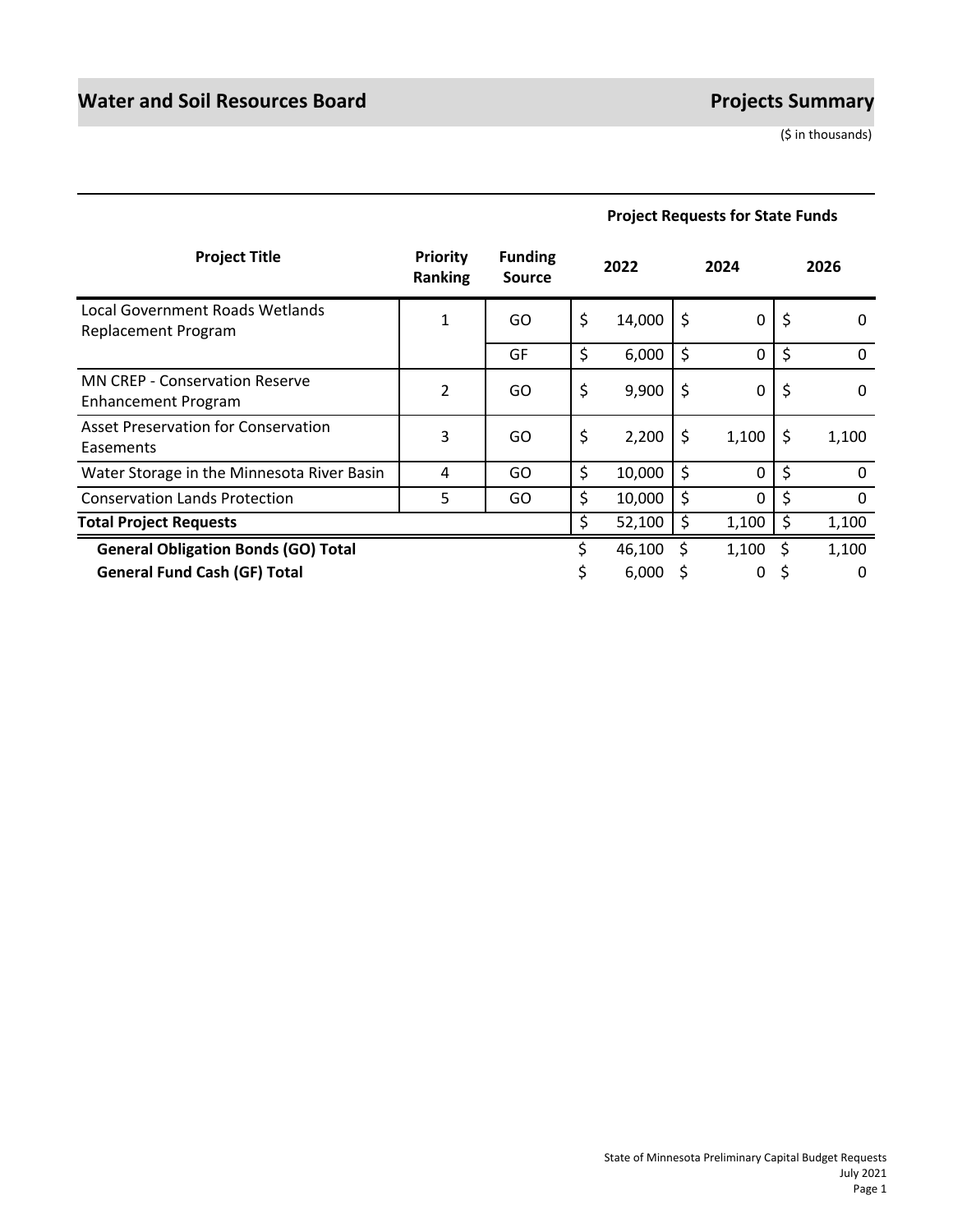#### **Local Government Roads Wetlands Replacement Program**

| AT A GLANCE              |                                                                                                                                                                                                                                                                                                                                                                                                                                                                                                                |
|--------------------------|----------------------------------------------------------------------------------------------------------------------------------------------------------------------------------------------------------------------------------------------------------------------------------------------------------------------------------------------------------------------------------------------------------------------------------------------------------------------------------------------------------------|
| 2022 Request Amount:     | \$20,000                                                                                                                                                                                                                                                                                                                                                                                                                                                                                                       |
| <b>Priority Ranking:</b> |                                                                                                                                                                                                                                                                                                                                                                                                                                                                                                                |
| <b>Project Summary:</b>  | \$14M in GO Bonds and \$6M in GF is requested to meet Minn. Stat.<br>§103G.222 which requires BWSR to replace wetlands, and wetland areas<br>of public waters, drained or filled by public transportation projects on<br>existing roads. These funds will restore and permanently protect 600 to<br>900 acres of wetlands and generate up to 540 wetland replacement<br>(mitigation) credits for the Local Government Roads Wetland<br>Replacement Program (LGRWRP) to meet State and Federal<br>requirements. |

# **Project Description**

Local public road improvement projects often include unavoidable impacts to wetlands, and the state has a statutory obligation to provide the required mitigation for the wetlands lost to these local road projects. Since its inception in 1996, the LGRWRP has provided approximately 5,300 compensatory wetland mitigation credits to offset 3,700 acres of wetlands impacted by eligible public road projects.

The program is implemented on a regional basis consisting of ten "bank service areas," which are based on watersheds. In early 2020 the LGRWRP was on the verge of default statewide. The state contributed \$23 million in 2020 which was critical to maintaining program viability, helped to improve credit projections, and was an important first step towards long-term program sustainability. However, due to past insufficient funding, the program is still out of credits in three of the ten bank service areas. In addition, the program has a debt of approximately \$1.4 million in wetland credits to the Minnesota Department of Transportation (MnDOT) resulting from credits previously loaned to the program to temporarily offset credit shortages. Finally, when allowable under Federal law, credits can be taken from certain other bank service areas with a penalty, which results in spending credits at an even faster rate when sufficient credits were not available in a given bank service area.

The current funding request accounts for the expected credits that will result from past funding, the debt to MnDOT, and the projected credit needs from approximately 75 local government road projects annually. In the absence of sufficient funding, local governments would be unable to obtain permits unless and until alternative mitigation is obtained, causing significant delays and cost increases for many road projects. This current funding request is part of the agency's long-term plan to bring the program into statewide solvency and meet the State's statutory obligations.

The current request of \$20.0 million will provide for the planning, design, construction, restoration, and permanent protection of 600 to 900 acres of wetlands to generate approximately 540 wetland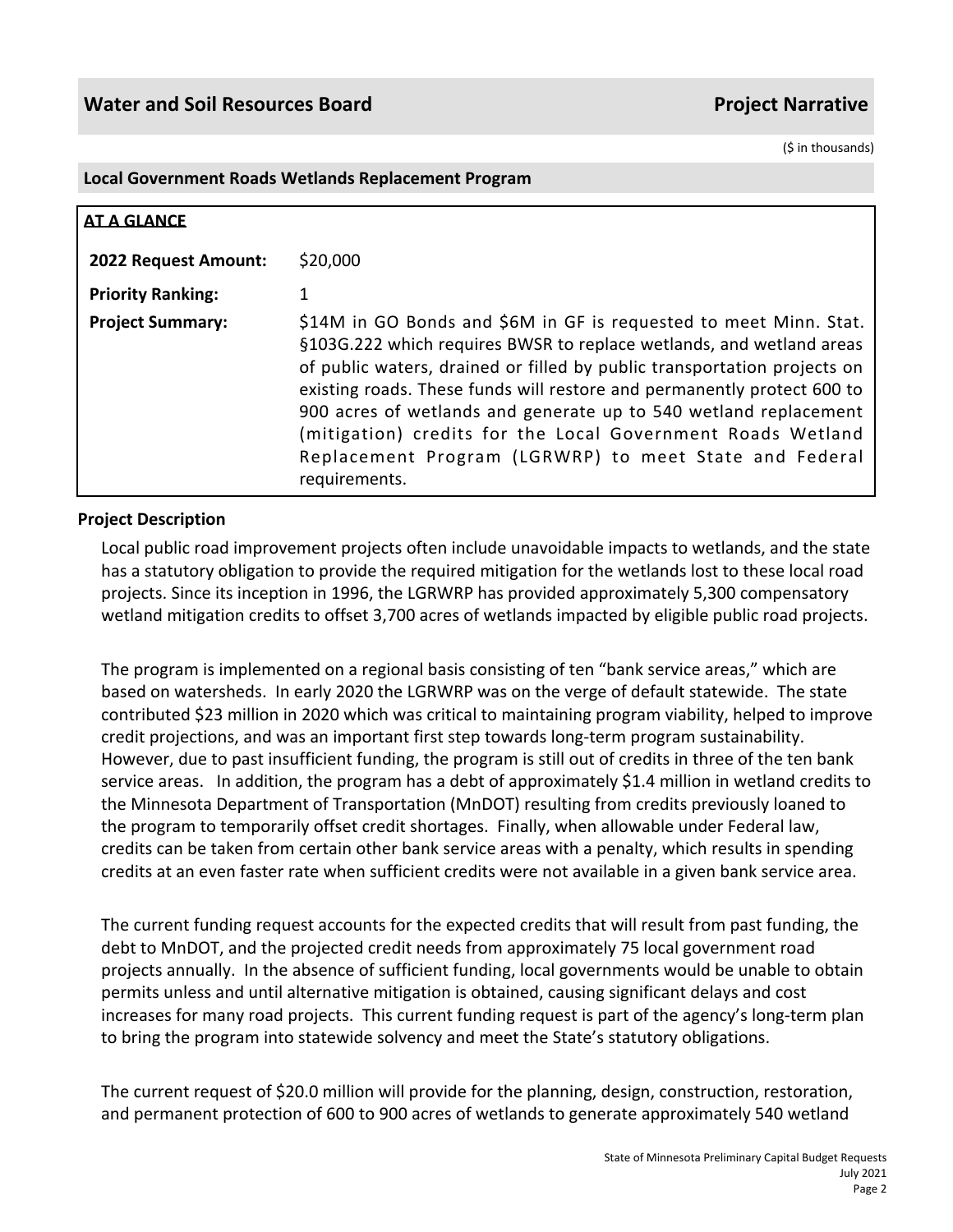replacement credits over seven to nine years for compliance with State and Federal permitting requirements for public road improvement projects. The wetland restoration projects are completed in accordance with State and Federal rules and credits are typically allocated two to seven years after initiation of the project, necessitating a long-term approach to program planning and funding.

# **Project Rationale**

While local road improvement projects are necessary for public safety and transportation, both State and Federal law require any associated wetland impacts to be "replaced" with other wetland resources (e.g. a previously drained wetland that has been restored). Lacking these replacement wetlands, local road authorities cannot obtain the necessary permits to complete construction of planned road improvement projects. As noted above, statute requires the State to provide required wetland mitigation for qualifying local road improvement projects.

Public benefits generated by the program include the following:

- On-time and on-budget completion of local public transportation projects.
- Improved permitting efficiency due to agreements and coordination with the U.S. Army Corps of Engineers (responsible for issuing permits under Section 404 of the Federal Clean Water Act).
- Mitigation is provided at a lower public cost due to program efficiencies and economies of scale.
- Higher quality, more sustainable and environmentally beneficial replacement wetlands.

# **Project Timeline**

Wetland replacement projects typically involve the restoration of previously drained or filled wetlands that have been converted to another land use. A typical project will take six to eight years from initiation to completion (final deposit of credits in the Wetland Bank). Assuming an appropriation at the beginning of FY23, the following is an approximate expected timeline:

FY23: Issue request for proposals and solicit projects, review and accept proposals, and begin the project design and permitting process.

FY24: Project design and permitting, easement establishment, construction planning, and possibly initiate some construction activities.

FY25: Construction, construction certification, monitoring, and initial credit releases.

FY26: Complete any remaining construction activities, corrective actions, monitoring, credit releases, and use of credits.

FY27: Monitoring, credit releases, and use of credits.

FY28: Monitoring, credit releases, and use of credits.

FY29: Monitoring, credit releases, and use of credits.

The project timeline for each individual site will be affected by permitting processes and the wetland banking requirements of the U.S. Army Corps of Engineers. Various other factors will also affect timelines, from weather (construction) to addressing pre-existing property rights (easement establishment).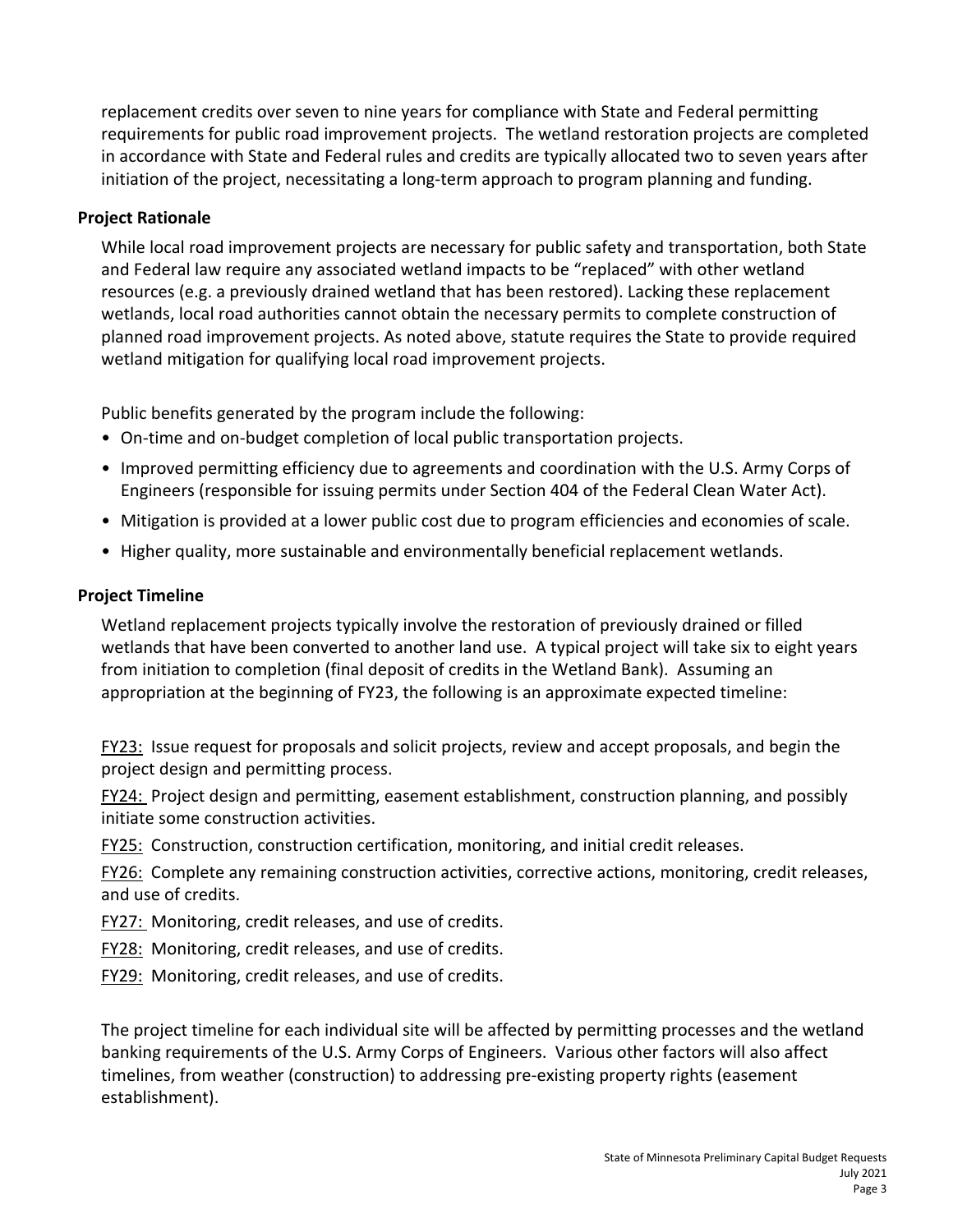# **Other Considerations**

Without a full State funding commitment to this program, planned and funded local road improvement projects will either not be completed, or will be delayed and incur substantial increased costs.

Specifically, a lack of full State funding will result in the following negative consequences:

- Increased costs of mitigation that will be transferred to local governments.
- Increased permitting costs and timelines due to elimination of the streamlined process that currently exists with the U.S. Army Corps of Engineers.
- Increased program implementation costs for local, state, and federal agency staff due to the elimination of program efficiencies.
- Decreased wetland mitigation quality, resulting in a loss of public value.
- Reversal of the stakeholder consensus that resulted in wetland regulatory reforms (Laws 1996, Chap. 462 and Laws 2000, Chap. 382).

Also, a lack of credits in certain bank service areas due to inadequate funding necessitates use of credits from other bank service areas, resulting in the State incurring a penalty in the form of a higher replacement ratio (additional credits are required for the same impact). These penalties use credits at a faster rate and increase the cost to taxpayers.

# **Impact on Agency Operating Budgets**

All of the requested Bond funds will be allocated for the construction and acquisition of necessary property rights (i.e. perpetual conservation easements).

The General Funds will be utilized as follows:

- Up to \$2.0 million for planning, design, permitting, monitoring, other replacement wetland establishment activities, and credit allocation;
- Up to \$200,000 for easement stewardship; and
- At least \$3.8 million for the purchase of private wetland bank credits to meet short-term needs.

# **Description of Previous Appropriations**

2016: \$0 2017: \$5 million GO bonds, \$5 million GF cash 2018: \$6.7 million GO bonds 2019: \$0 2020: \$15 million GO bonds, \$8 million GF cash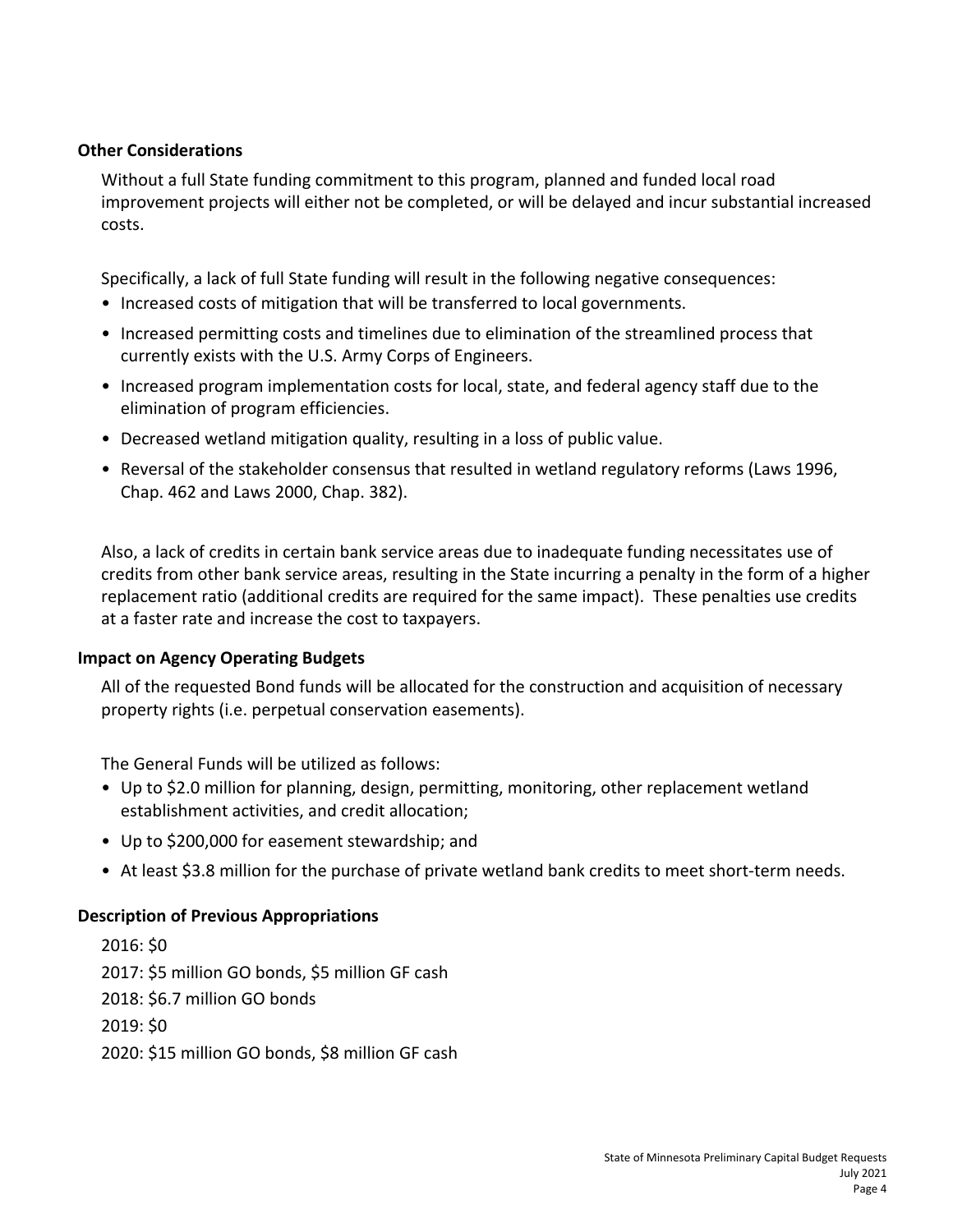# **Project Contact Person**

Angie Becker Kudelka Assistant Director Strategy and Operations 612-616-5112 Angie.beckerkudelka@state.mn.us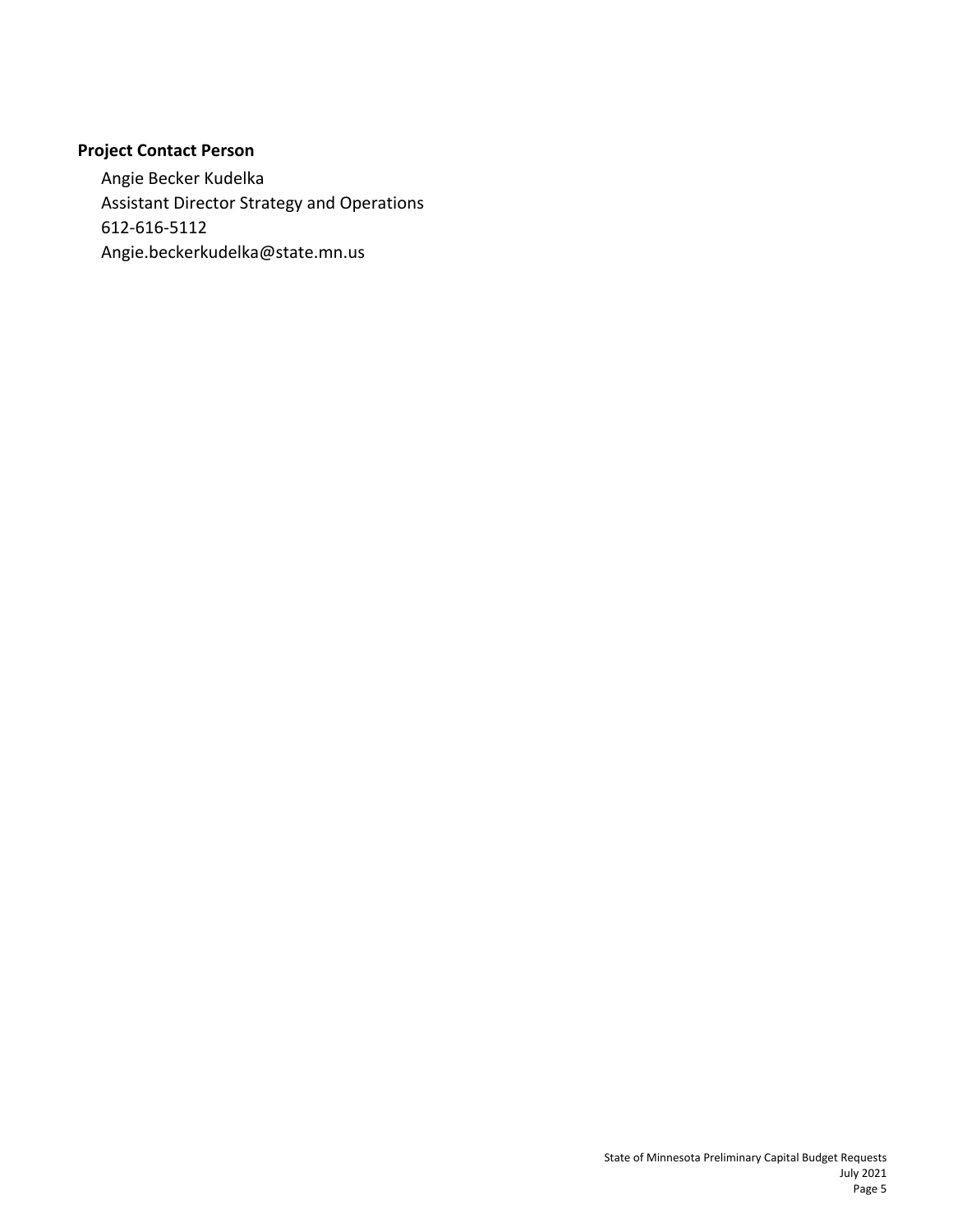#### **MN CREP - Conservation Reserve Enhancement Program**

| <b>AT A GLANCE</b>       |                                                                                                                                                                                                                                                                                                                                                                                                                                                                                                                            |
|--------------------------|----------------------------------------------------------------------------------------------------------------------------------------------------------------------------------------------------------------------------------------------------------------------------------------------------------------------------------------------------------------------------------------------------------------------------------------------------------------------------------------------------------------------------|
| 2022 Request Amount:     | \$9,900                                                                                                                                                                                                                                                                                                                                                                                                                                                                                                                    |
| <b>Priority Ranking:</b> | 2                                                                                                                                                                                                                                                                                                                                                                                                                                                                                                                          |
| <b>Project Summary:</b>  | \$9.9M is requested to acquire conservation easements for water quality<br>and wildlife habitat as part of the Minnesota Conservation Reserve<br>Enhancement Program (MN CREP) state-federal partnership. MNCREP<br>permanently protects and restores buffers, wetlands and wildlife habitat<br>while protecting surface, groundwater and drinking water supplies. The<br>state-federal partnership leverages federal United States Department of<br>Agriculture (USDA) funding of up to \$2 for every state dollar spent. |

# **Project Description**

This request for \$9.9 million in state funds completes the state contribution towards our goal. MN CREP is voluntary, locally driven, and targets the most environmentally sensitive acres as part of the USDA Conservation Reserve Program (CRP) and the State's Reinvest In Minnesota (RIM) Reserve Program. The RIM program compensates landowners for permanent conservation easements and for establishment of native vegetation in riparian areas, and on economically marginal, flood-prone, environmentally sensitive or highly erodible lands.

MN CREP is focused on nutrient and sediment reduction priorities and habitat goals identified in local and statewide management plans. It uses riparian buffers, wetland restoration, and other practices to protect critical riparian areas and areas with water quality impairments due to modifications to hydrology, sedimentation, and nutrient transport. To support the permanent protection of these areas, the state has established strong partnerships with other agencies, producers (and producer organizations), soil and water conservation districts and non-governmental organizations. This effort utilizes state and local technical expertise, strategic planning, and fiscal resources to assure that projects are cost effective and provide significant environmental benefits for both water quality and habitat.

BWSR worked closely with the Commissioners of DNR, Agriculture, Health, and PCA to develop this program. In January 2017, Governor Dayton and Acting USDA Secretary Scuse signed the MN CREP Agreement at an estimated cost of approximately \$525 million over five years. A combination of USDA CRP payments and incentives and state funding is necessary to achieve a potential 2:1 federal to state match. The State has made a significant commitment through Bonding, Outdoor Heritage Fund, Clean Water Fund and Environment and Natural Resources Trust Funds to meet our obligation, and this request will fully meet the State's match commitment of \$175 million.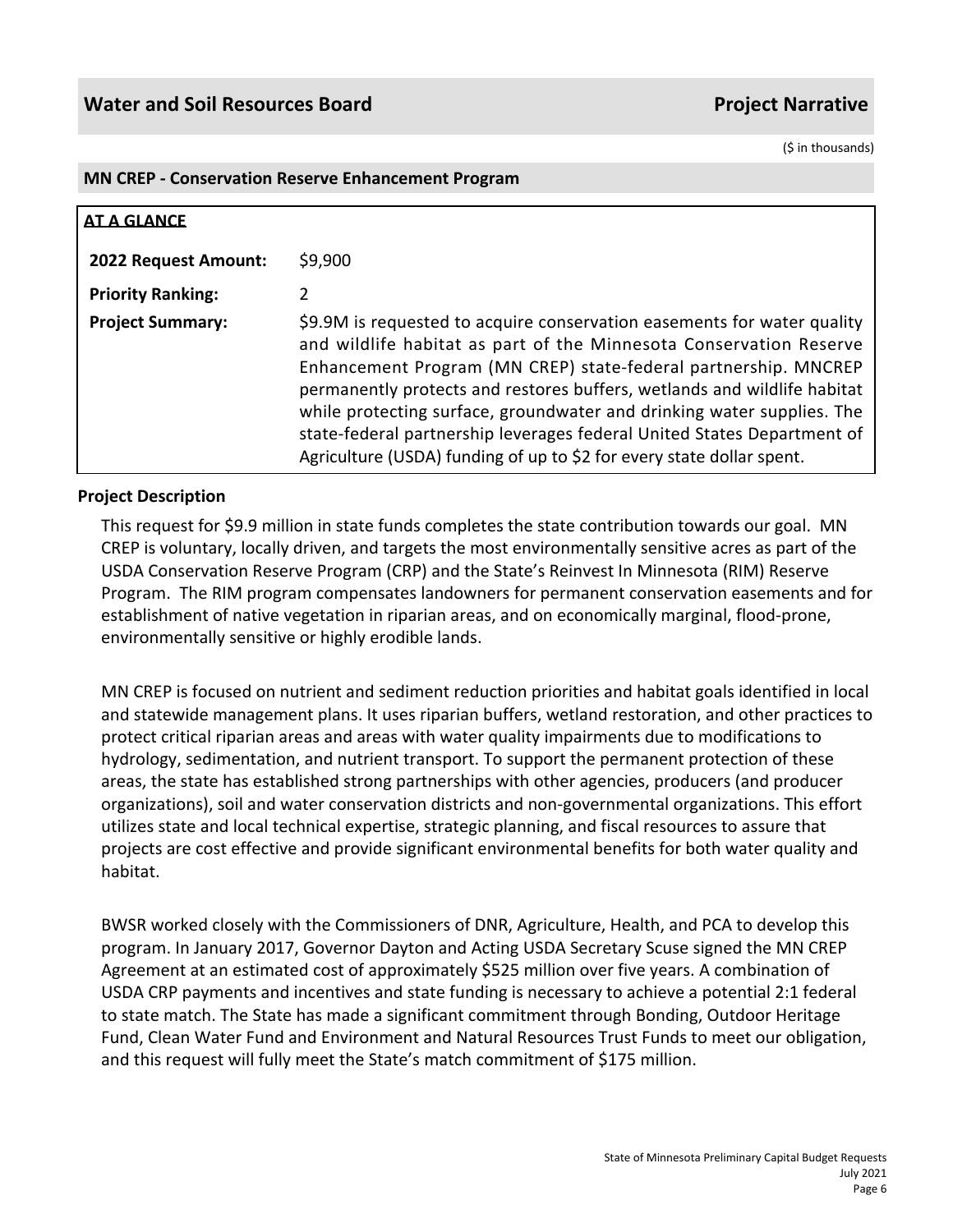# **Project Rationale**

The state has invested heavily in assessing water quality and wildlife habitat throughout the state. There are numerous reports that document water quality impairments in the agricultural region of the state. This project will improve water quality, protect sources of drinking water, protect and restore watercourses and provide wildlife habitat through permanent protection of buffers, wetland restorations and wellhead areas.

# **Project Timeline**

General MN CREP Timeline

January 2017 – MN CREP Agreement Signed by Governor and USDA May 2017 – Continuous Sign-up Began August 2018 – Federal government temporarily suspended CRP program June 2019 – Applications resume January 2023 – All funds committed to permanent easements and landscape restoration January 2026 – All lands under easement are fully restored

Typical MN CREP landowner timeline

Voluntary application

Application review, scoring and selection – within 1 month

CRP contract begins and RIM easement recorded – within 1 year

Restoration completed – within 1 to 3 years after RIM easement recorded

# **Other Considerations**

It is critical to secure the full state commitment as federal dollars are released proportionally to the state appropriation; therefore, the state must have funds appropriated for landowner payments. Landowner interest continues to be strong as applications to enroll marginal lands into MN CREP and continue production on a majority of their land.

# **Impact on Agency Operating Budgets**

This \$9.9 million request combined with the USDA amount of \$19.8 million would mean \$29.7 million worth of accomplishments. BWSR will utilize these funds for landowner payments and program support. Up to \$0.9 million is to support the RIM Reserve program.

This amount is necessary to support engineering and easement

acquisition functions and for establishment of conservation practices on easement lands. SWCDs receive a portion of this total through a Conservation Easement Service Grant to offset their cost in assisting BWSR with securing easements, developing conservation plans and monitoring easement compliance.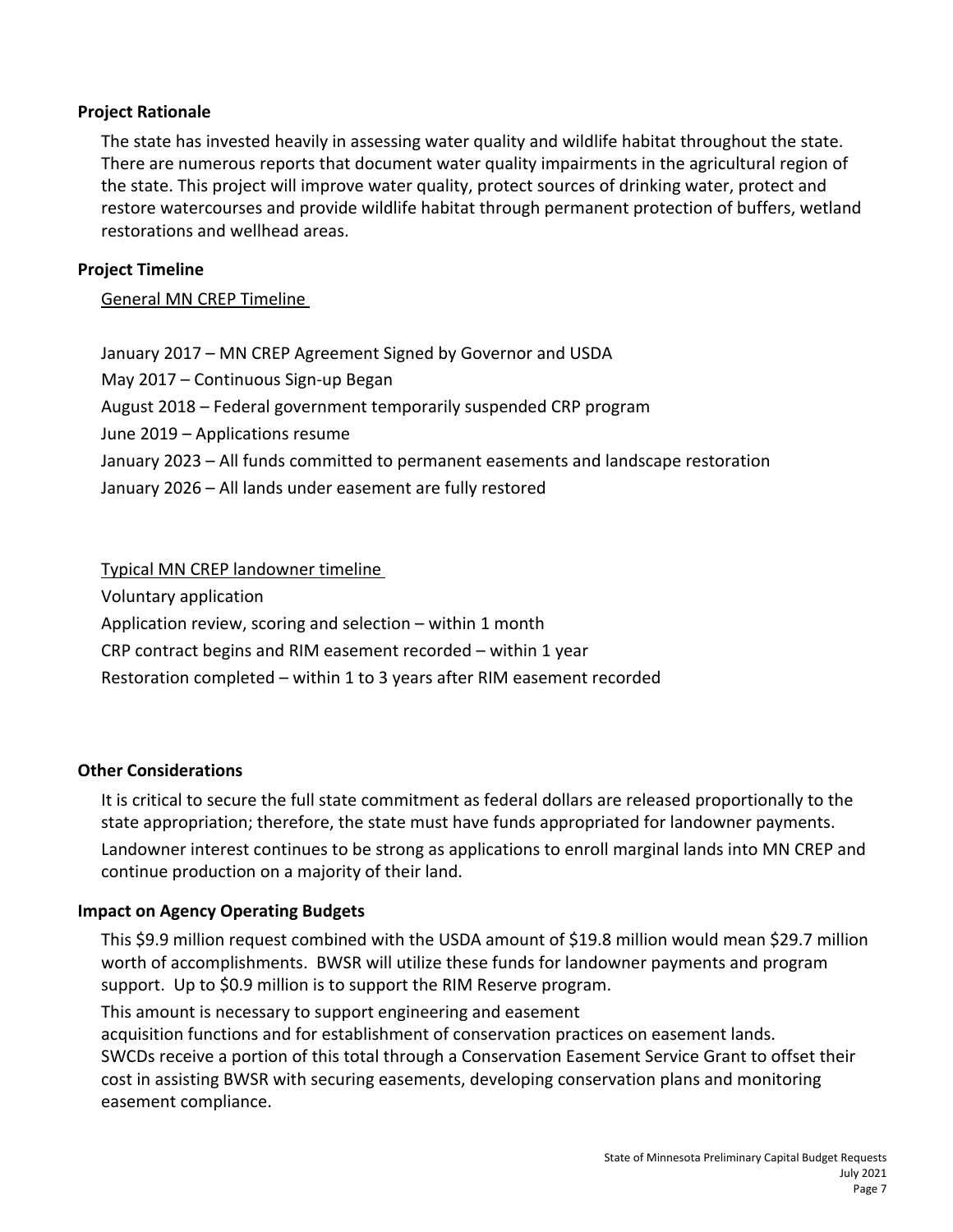# **Description of Previous Appropriations**

| Source             | Appropriated in past session (,000s) |  |
|--------------------|--------------------------------------|--|
| <b>ENRTF</b>       | \$19,500                             |  |
| <b>CWF</b>         | \$68,850                             |  |
| <b>OHF</b>         | \$55,790                             |  |
| Capital Investment | \$21,000                             |  |

# **Project Contact Person**

Angie Becker Kudelka Assistant Director Strategy and Operations 612-616-5112 angie.beckerkudelka@state.mn.us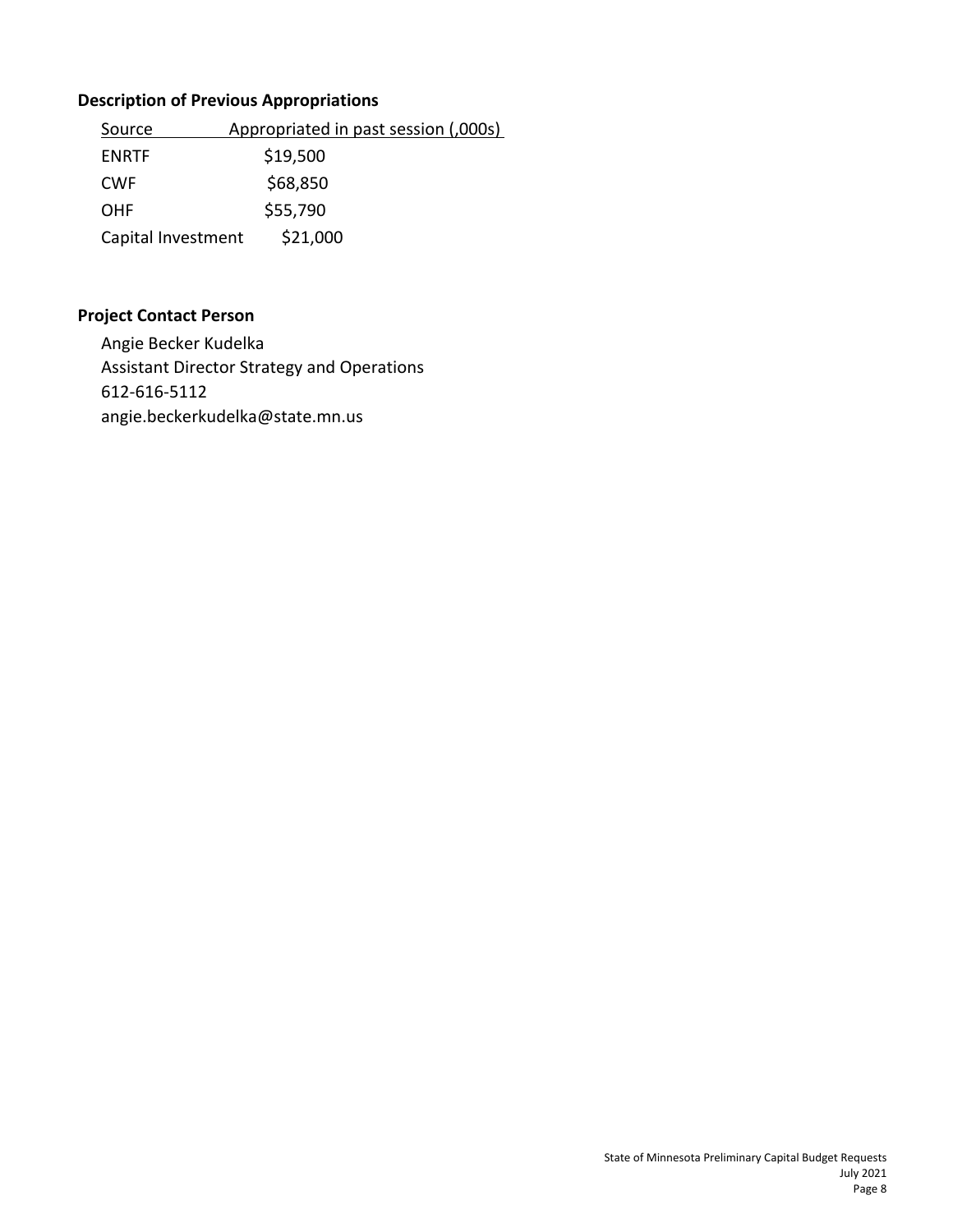#### **Asset Preservation for Conservation Easements**

| <b>AT A GLANCE</b>       |                                                                                                                                                                                                                                                                                                                                                                                                                                                                                                                                      |
|--------------------------|--------------------------------------------------------------------------------------------------------------------------------------------------------------------------------------------------------------------------------------------------------------------------------------------------------------------------------------------------------------------------------------------------------------------------------------------------------------------------------------------------------------------------------------|
| 2022 Request Amount:     | \$2,200                                                                                                                                                                                                                                                                                                                                                                                                                                                                                                                              |
| <b>Priority Ranking:</b> | 3                                                                                                                                                                                                                                                                                                                                                                                                                                                                                                                                    |
| <b>Project Summary:</b>  | \$2.2M is requested for critical asset preservation for Reinvest in<br>Minnesota (RIM) Reserve conservation easements. Repair or replacement<br>of structures on state-held easements is necessary to maintain the public<br>benefits of water quality and habitat, and to minimize offsite impacts on<br>adjacent properties. This includes water control structures that have<br>lasted beyond their expected lifespan and fixing or replacing them is<br>needed to avoid costly expenditures associated with structural failures. |

# **Project Description**

Since 1986, the RIM Reserve program has been restoring economically marginal and environmentally sensitive agricultural land to protect soil and water quality and support fish and wildlife habitat. On behalf of the State of Minnesota, the Board of Water and Soil Resources (BWSR) holds more than 250,000 acres in over 6,500 permanent conservation easements under the RIM Reserve program. These land holdings covey significant obligations to BWSR to manage, monitor, and enforce these capital assets.

Wetland restoration has been a key part of RIM Reserve since its inception often involves disabling drain tile, filling ditches, excavating basins, constructing berms, and installing water control structures. The purpose of these activities is the restoration of the natural landscape and to prevent water-related impacts on adjacent properties.

In partnership with soil and water conservation districts (SWCDs), easements are inspected for the first five consecutive years beginning in the year after the easement is recorded. Thereafter, on-site inspections are performed every three years and compliance checks are performed in the other two years. This work is funded via General Fund appropriations and the Easement Stewardship Fund established in 2017.

Necessary repairs, maintenance, and replacement of water control structures are identified as a result of these inspections and when concerns are brought forward by landowners adjacent to a RIM Reserve easement. Currently BWSR staff have documented 60 projects in need of repair. The estimated cost for construction work alone is \$1,200,000. In addition, BWSR anticipates receiving an additional 40 requests for repair work on RIM Reserve easements over the next 2 years, which represents another \$800,000 of construction costs.

Over the past two years BWSR has been able to complete 22 repair and replacement projects at a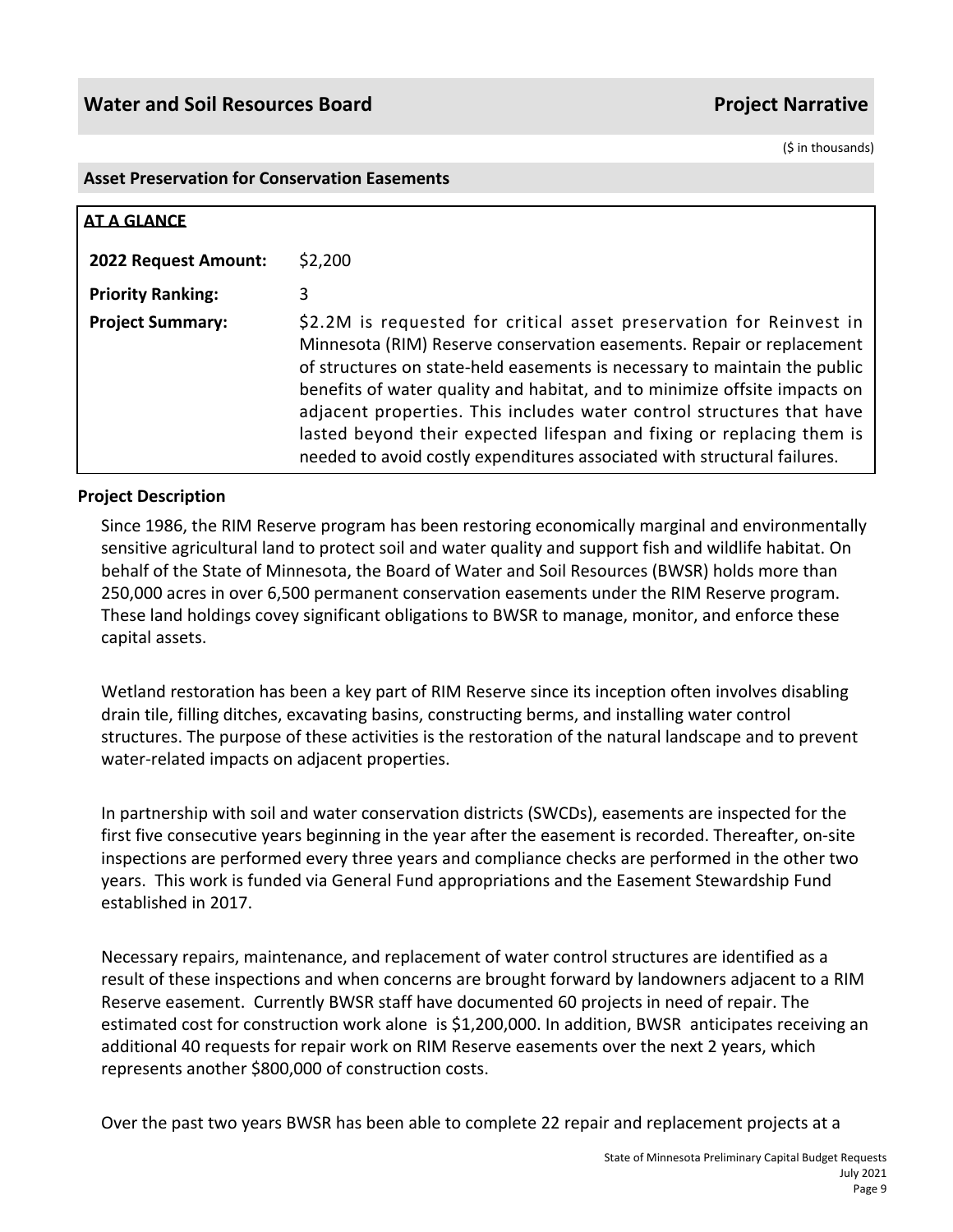construction cost of \$318,000. The construction costs of the current backlog of projects dwarfs BWSR's available resources, such that only the most significant repair issues can be addressed. This request will help begin addressing the backlog of repair and replacement work on state held conservation easements. Asset preservation on RIM Reserve easements ensures the state investments are maintained, work is accomplished in a planned and efficient manner, and positive relations with neighbors are maintained.

#### **Project Rationale**

The state has made significant investments to acquire easements to restore and preserve the land for water quality and wildlife habitat benefits. Providing funding to undertake necessary repairs ensures these benefits continue and ensure continued program support by enabling timely agency response to complaints brought by neighbors. Further, failure to address repairs in a timely fashion presents a liability for the state should excess water damage personal property and crops.

#### **Project Timeline**

BWSR staff are already consulting with SWCDs and landowners so that work can begin on the current list of 60 projects as soon as possible after funds are appropriated. It is expected that all funds would be expended within 3 years of receipt.

#### **Other Considerations**

Having access to predictable funding for asset preservation provides assurances to Minnesotans, local partners, and landowners that the state, as the easement holder, will be there should the need arise. BWSR intends to request additional asset preservation funding in the future as our easement base continues to grow, and many have water control structures that are nearing or past their expected lifespan.

The need for work is expected to be exacerbated due to the effects of climate change that is resulting in larger and more frequent and intense rainfall events further stressing aging structures and increasing the likelihood of failure.

# **Impact on Agency Operating Budgets**

Approximately 10% of appropriated funds will be necessary for engineering, construction oversight and administration.

#### 100 projects =  $$2M$  of construction costs

= \$200k staff costs for engineering and construction oversight

# **Description of Previous Appropriations**

This is a new initiative and there are no previous appropriations.

# **Project Contact Person**

Angie Becker Kudelka Assistant Director 612-616-5112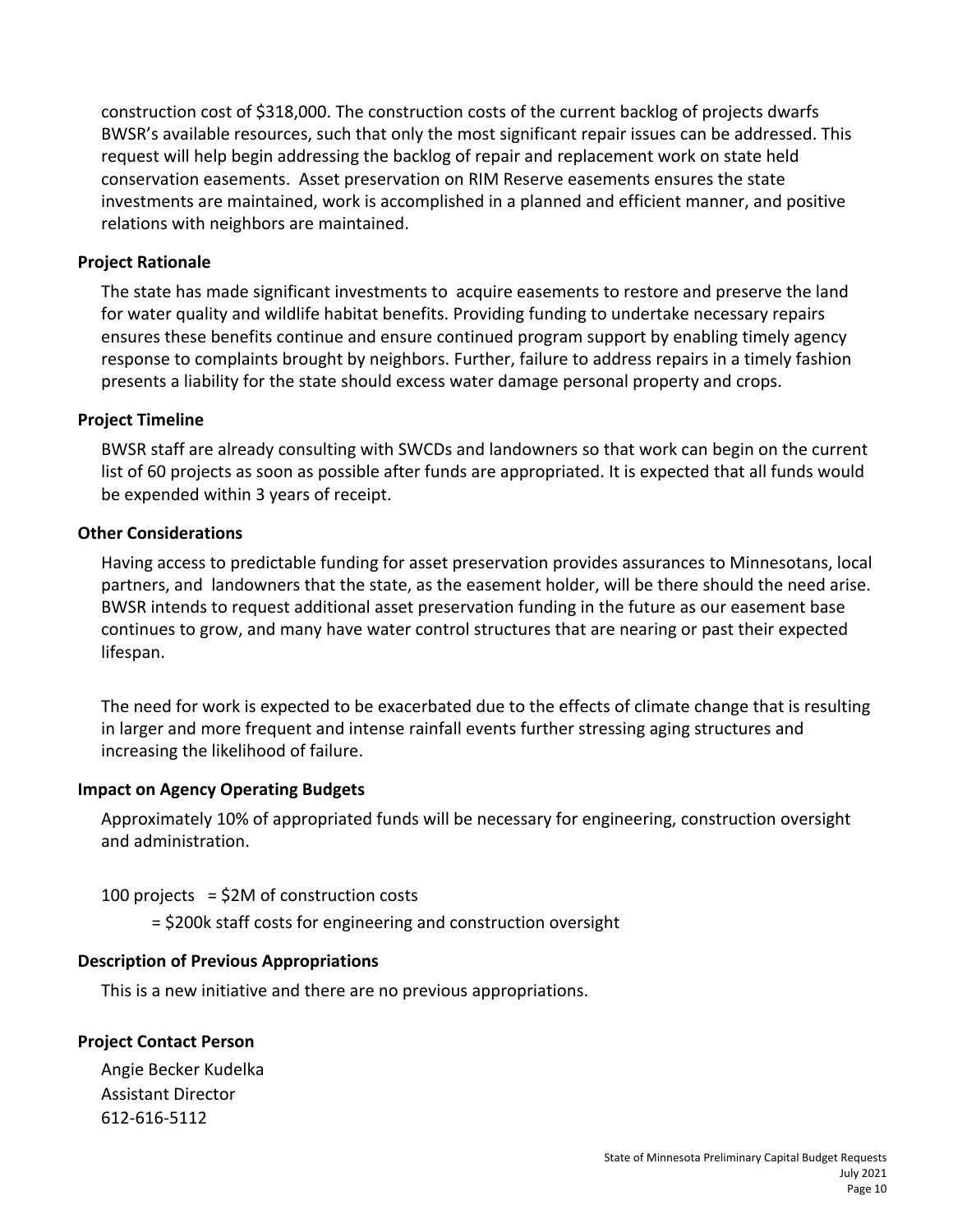angie.beckerkudelka@state.mn.us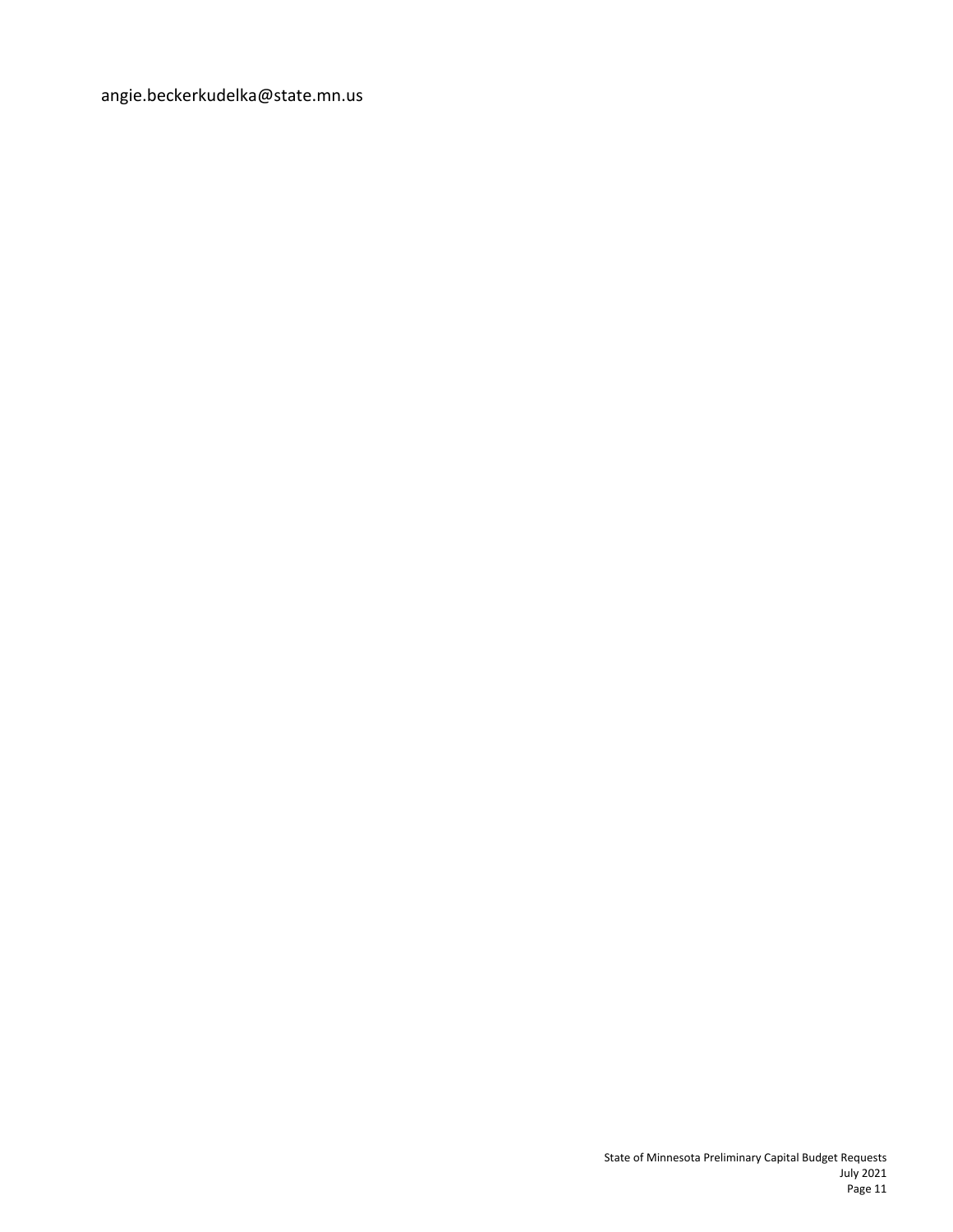#### **Water Storage in the Minnesota River Basin**

| <b>AT A GLANCE</b>       |                                                                                                                                                                                                                                                                                                                                                                                                                       |
|--------------------------|-----------------------------------------------------------------------------------------------------------------------------------------------------------------------------------------------------------------------------------------------------------------------------------------------------------------------------------------------------------------------------------------------------------------------|
| 2022 Request Amount:     | \$10,000                                                                                                                                                                                                                                                                                                                                                                                                              |
| <b>Priority Ranking:</b> | 4                                                                                                                                                                                                                                                                                                                                                                                                                     |
| <b>Project Summary:</b>  | \$10 million to acquire land, design, and construct projects that will<br>support the recommendations of the Climate Sub-Cabinet by<br>implementing water storage and management projects to control water<br>volume and rates to protect infrastructure, improve water quality and<br>related public benefits, and mitigate climate change impacts in the<br>Minnesota River and Lower Mississippi River watersheds. |

# **Project Description**

This capital budget request will provide support for the Governor's Climate Subcabinet. Funds will be allocated for high priority projects through a competitive process to request applications from local governments that will control water rates and/or volumes to protect infrastructure, improve water quality and related public benefits, and mitigate the impacts of climate change. Development and implementation of the Governors' water storage initiative will be instrumental in making these funds available for local government led priority projects. BWSR has already and will continue to work with other state agencies, federal partners, local government associations and other interested and affected individuals and organizations to ensure the funds will meet state and local objectives.

Successful applicants will be required to have a state approved and locally adopted water management plan, a feasibility study showing the project will result in changes to the rate and volume of water movement, provide a match, be able to demonstrate meeting environmental and public benefits, and operate and maintain the project for its estimated lifespan.

The geographic scope for these funds will be directed to the Minnesota River and Lower Mississippi River watersheds. Focusing on these areas of the state will provide funds for areas of the state that have been affected by increasing rainfall and agricultural drainage. Implementing water storage practices will provide for improved water management while allowing for highly productive agriculture.

Full funding of this request is estimated to result in approximately 15 projects.

#### **Project Rationale**

Minnesota is experiencing larger and more frequent and intense rainfall events, resulting in negative impacts to agriculture and infrastructure, significant erosion along riverbanks and declining water quality.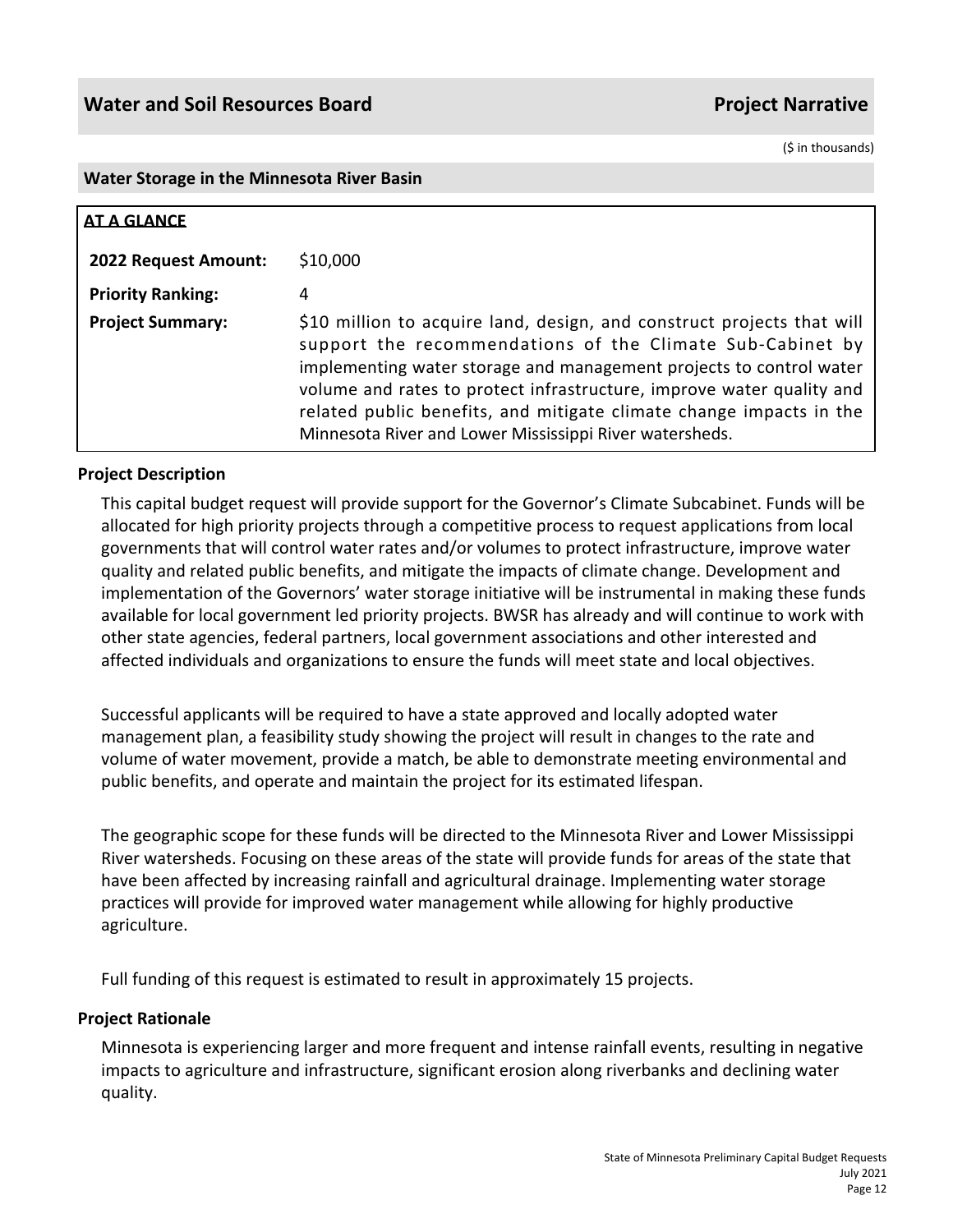Water storage projects are engineered to slow down or temporarily hold back water from reentering a stream or river. For example, during a storm, water is directed into a wetland, holding basin, or soil in a farm field and then is slowly released downstream. This action provides water quality treatment by allowing sediment to settle out. It also reduces the water volume and speed leaving our landscape, which in turn reduces erosion along river banks and the amount of sediment entering Minnesota's streams, lakes and rivers.

Implementing water storage projects in priority locations at a watershed scale will protect public and private property and provide a wide range of environmental benefits by adapting to our changing climate.

# **Project Timeline**

Last half of 2022: Program development, including consultation with other state agencies, federal partners, local government associations and other interested and affected individuals and organizations

First half of 2023: Open RFP, project ranking, BWSR awards grants

Mid 2023: Project workplan and grant agreement execution

2024: Project construction by local government grantees

2025: Final Project reporting

#### **Other Considerations**

A systematic approach to putting storage on the landscape is very important to the success of a program like this. While practices that reduce the volume of water leaving the landscape (e.g. soil health practices) can be beneficial when placed anywhere in a watershed, storage practices that reduce how fast water leaves a watershed need to be strategically placed to have the greatest effects downstream. Placement of structural practices must be prioritized on a watershed scale.

#### **Impact on Agency Operating Budgets**

Approximately 10% of appropriated funds will be necessary for program development and oversight, grant management and oversight, and technical assistance.

#### **Description of Previous Appropriations**

This is a new initiative and there are no previous appropriations.

# **Project Contact Person**

Angie Becker Kudelka Assistant Director Strategy and Operations 612-616-5112 Angie.beckerkudelka@state.mn.us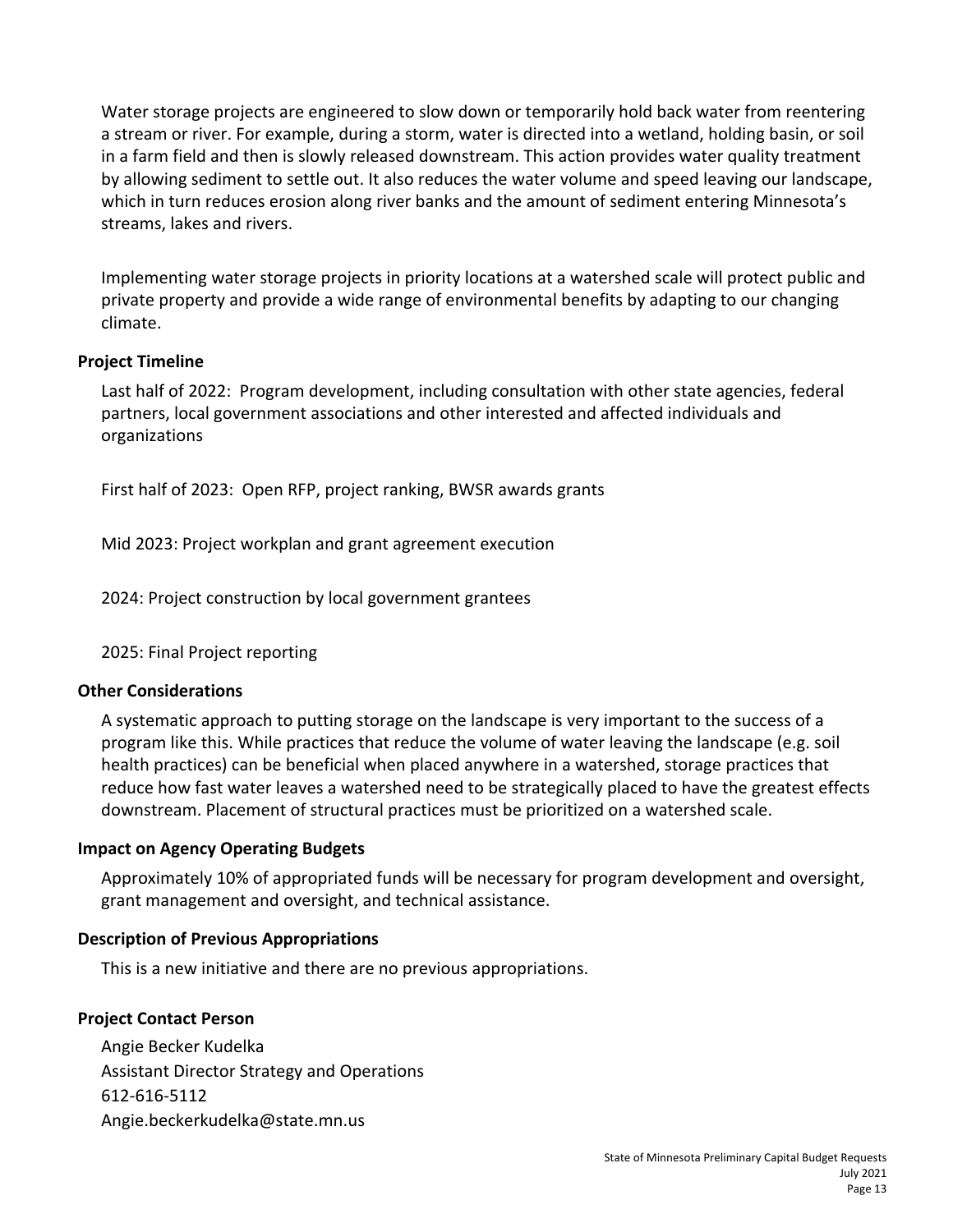#### **Conservation Lands Protection**

| <b>AT A GLANCE</b>       |                                                                                                                                                                                                                                                                                                                |
|--------------------------|----------------------------------------------------------------------------------------------------------------------------------------------------------------------------------------------------------------------------------------------------------------------------------------------------------------|
| 2022 Request Amount:     | \$10,000                                                                                                                                                                                                                                                                                                       |
| <b>Priority Ranking:</b> | 5.                                                                                                                                                                                                                                                                                                             |
| <b>Project Summary:</b>  | \$10 million in state funds are requested to save, restore, and enhance<br>lands that would otherwise expire from a federal conservation program.<br>The state will hold Reinvest In Minnesota (RIM) Reserve perpetual<br>conservation easements for public benefits of water quality and wildlife<br>habitat. |

#### **Project Description**

The RIM Reserve program compensates landowners for granting conservation easements and establishing upland and wetland areas on economically marginal, flood prone, environmentally sensitive or highly erodible lands. Restoring and permanently protecting these areas can address climate change objectives that include sequestering carbon, soil health, water quantity management, water quality, and pollinator and wildlife habitat.

The key priority of this program will be to target expiring federal Conservation Reserve Program (CRP) acreage. Nearly 230,000 acres of existing CRP lands will expire by the end of 2023. Targeting RIM will ensure permanent protection thereby preventing conversion of these lands back into cropland which would eliminate the CRP benefits that include carbon sequestration, reduction in sediment and nutrients and improved water quality and quality management. In addition, research indicates that tilling land results in a rapid return of carbon that was previously stored in soil released into the atmosphere. This will also help accelerate the State's climate adaptation and carbon sequestration objectives consistent with the goals and objectives of the Climate Sub-Cabinet.

To be successful in improved water management, the lands targeted for protection and restoration should be targeted at a watershed scale. To achieve this critical goal, BWSR will coordinate its efforts with the One Watershed, One Plan process of state approved and locally adopted plans under chapters 103B, C, and D.

Further, BWSR is currently exploring opportunities to partner with USDA-Natural Resources Conservation Service to leverage federal resources to expand the reach of this proposal.

Fully funding this request will protect and restore more than 1,200 acres or previously drained wetlands and adjacent uplands on approximately 30 easements.

#### **Project Rationale**

The RIM Reserve program has a proven track record of working with soil and water conservation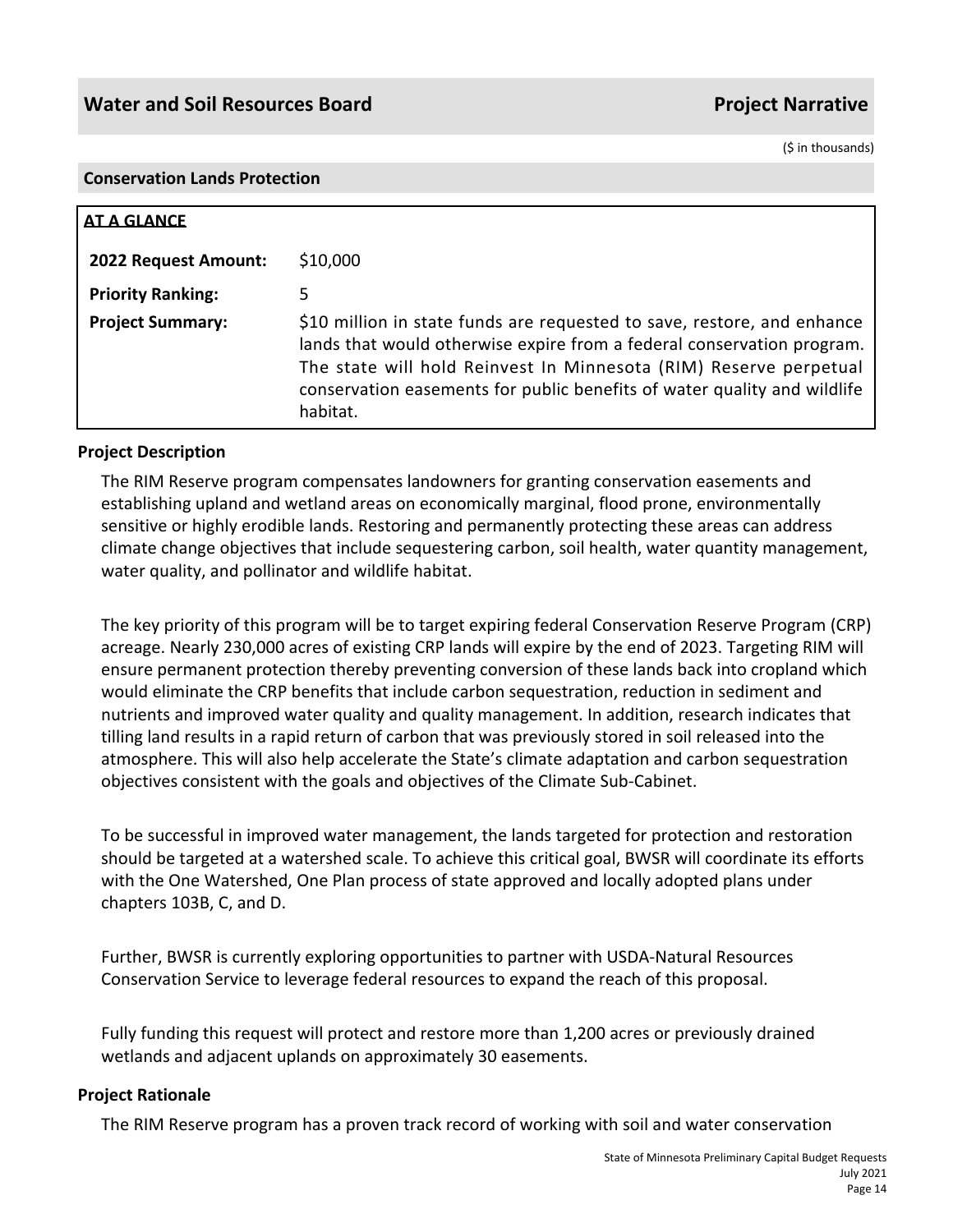districts and landowners to protect and restore land that provide multiple public benefits. This proposal targets these efforts to address the negative consequences of climate change. Restoring land to a natural condition provides direct climate change benefits by sequestering carbon and adapting to changing hydrology across the state.

This project directly connects to the work of the Climate Sub Cabinet to ensure consistency with statewide efforts.

# **Project Timeline**

Prior to enactment of this bond request, BWSR will engage local partners, state and federal agencies, nongovernment organizations and others to finalize plans for landowner outreach and program targeting. Once program details are finalized, the typical timeline for a RIM Reserve easement is:

Typical RIM landowner timeline Voluntary application Application review, scoring and selection – within 1 month RIM easement recorded – within 1 year Restoration completed – within 1 to 3 years after RIM easement recorded

# **Other Considerations**

Experience with current conservation easement programs indicate strong landowner interest in protecting and restoring lands for environmental and conservation purposes. Receiving additional funding to restore the natural landscape areas will capitalize on this interest and enable meeting important state and national goals related to climate change.

# **Impact on Agency Operating Budgets**

Up to \$1.0 million of the request is to support the RIM Reserve program. This amount is necessary to support engineering and easement acquisition functions and to establish conservation practices on easement lands. SWCDs will receive a portion of this total through a Conservation Easement Services Grant to offset their cost in assisting BWSR with securing easements, developing conservation plans and monitoring easement compliance.

# **Description of Previous Appropriations**

Below are previous bonding appropriations received for RIM Reserve conservation easements, however they did not target expiring CRP lands and were instead focused on the MNCREP.

2017 Bonding RIM Reserve \$10M 2018 Bonding RIM Reserve \$10M 2020 Bonding Rim Reserve \$1M

# **Project Contact Person**

Angie Becker Kudelka